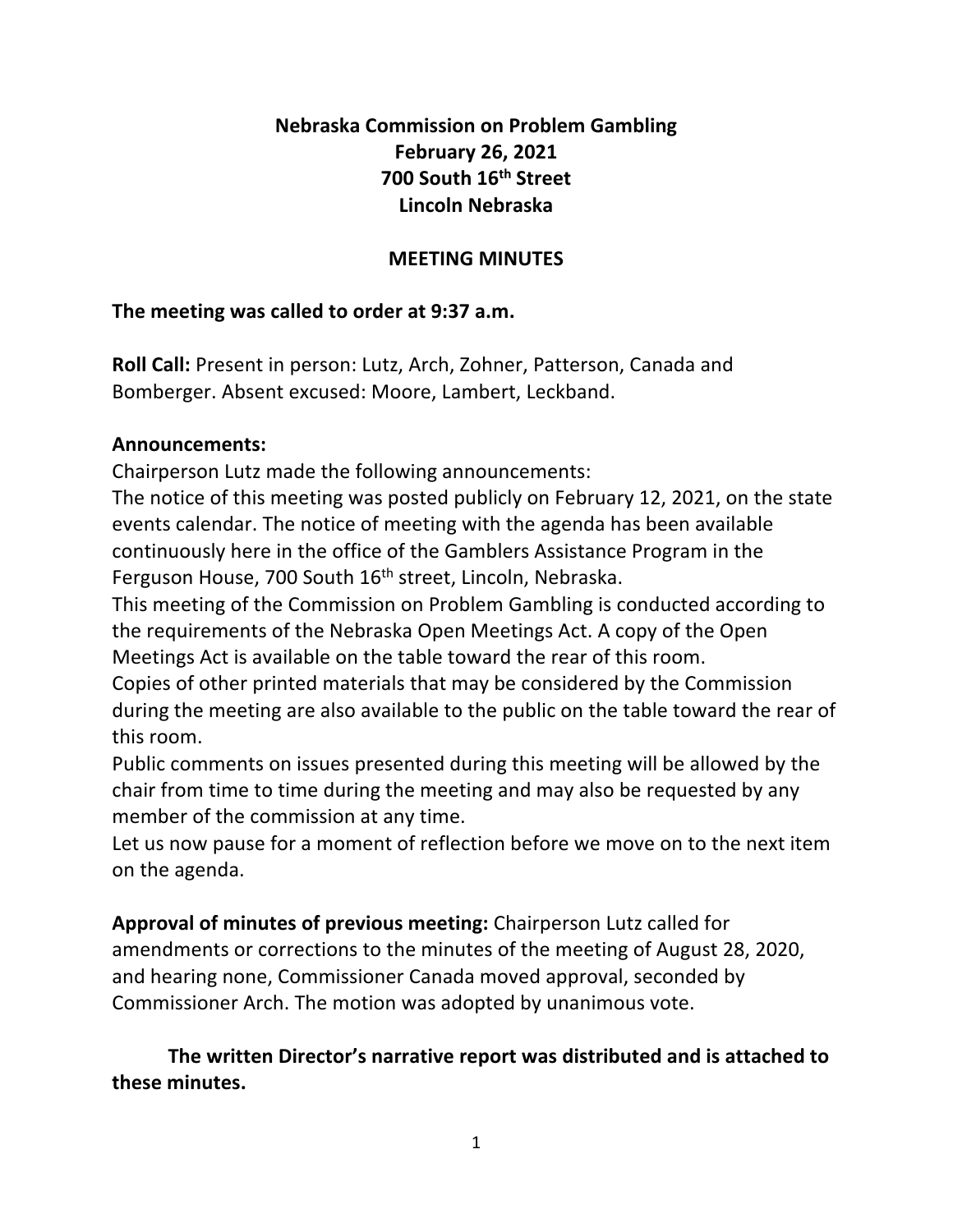**Legislation:** The director reported on the status of the new casino initiative and several bills pending in the Legislature to add details to the initiative petition language.

**Finance:** Several financial reports were distributed and reviewed with the Commission. These are referred to in the written report.

**Summary of Fiscal Year-to-Date Operations:** The director's report summarizes the results of operations during the period July 1, 2020-January 31, 2021. The Commission reviewed a spread sheet that itemizes contractor performance and overall cost of services.

#### **Increase contracts awarded to counselors**

The Commission reviewed a list of contracts for which increases are proposed. The added amounts are projected to be enough to pay for counseling services through the end of the fiscal year. Commissioner Canada moved approval of the proposed increases. The motion was seconded by Commissioner Patterson. After discussion the motion passed by unanimous vote.

## **Agent Brand contract report**

Representatives of Agent Brand reviewed the performance results for the digital media campaign including betcareful and lifeafterbet, the two URL internet searches that direct respondents to the program's website. The campaign is performing above expectations and will continue through the end of this fiscal year.

## **Affirm Executive Committee: Renew Helpline contract**

The Director explained that the contract with Louisiana Association on Compulsive Gambling to operate the program helpline was to expire on December 31, 2020, before the next meeting of the Commission. In order to avoid a lapse of that contract, the Executive Committee voted to enter a new contract for calendar year 2021. Commissioner Canada moved for approval of the executive committee's action. Commissioner Arch seconded the motion. After discussion the motion passed by unanimous vote.

## **Affirm Executive Committee: Renew Bellevue University/Nebraska Council on Compulsive Gambling training contract**

The Director explained that the contract with the Nebraska Council on Compulsive Gambling and Bellevue University to offer online training to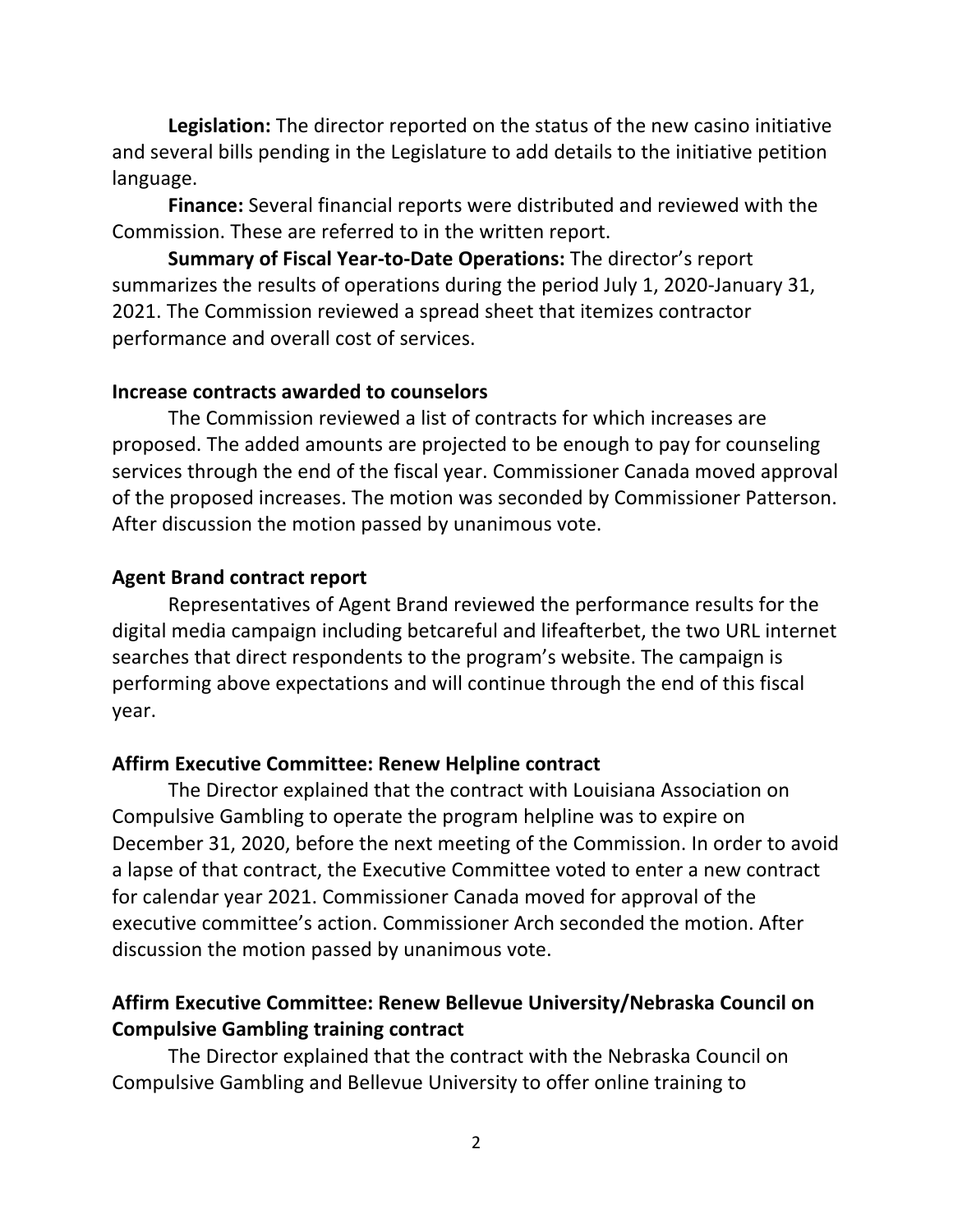prospective counselors was to expire on December 31, 2020, before the next meeting of the Commission. In order to avoid a lapse of that contract, the Executive Committee voted to enter a new contract for calendar year 2021. Commissioner Canada moved for approval of the executive committee's action. Commissioner Arch seconded the motion. After discussion the motion passed by unanimous vote.

## **Affirm Executive Committee: Increase contract award to Pine Lake Behavioral Health**

The Director explained that the counselor at Pine Lake Behavioral Health had experienced an increase in demand resulting in the immediate need to increase that contract in the amount of \$4,000 in order to pay an invoice and provide for future payments. The invoice was due before the anticipated next meeting of the Commission. Commissioner Canada moved for approval of the executive committee's action. Commissioner Bomberger seconded the motion. After discussion, the motion passed by unanimous vote.

## **Affirm Executive Committee: Increase contract award to Agent Brand**

The Director explained that the program's official website needed an upgrade to permit better interaction with the new media message campaign emphasizing counseling services. The cost quoted by Agent Brand to create the digital files for this upgrade was lower than the quote from Nebraska Interactive, the website host. Because the media campaign was already being presented, it was important to upgrade the program website. The Director recommended approval by the Executive Committee of an increase to the Agent Brand contract in the amount of \$5,000 to pay for the website upgrade. Commissioner Canada moved for approval of the executive committee's action, which was seconded by Commissioner Arch. After discussion the motion passed by unanimous vote.

## **Affirm Executive Committee: Revise counselor manual**

The Director explained that the program's Contract Provider Manual specifies the terms for delivery of counseling services and interacts with the terms of counselor contracts to define all aspects of the counseling services. As part of the process of reviewing utilization guidelines it became clear that language in the counselor manual needed to be improved in order to clarify the duties of the counselors in view of the proposed new rate schedule. The Director recommended adoption of the manual amendments to become effective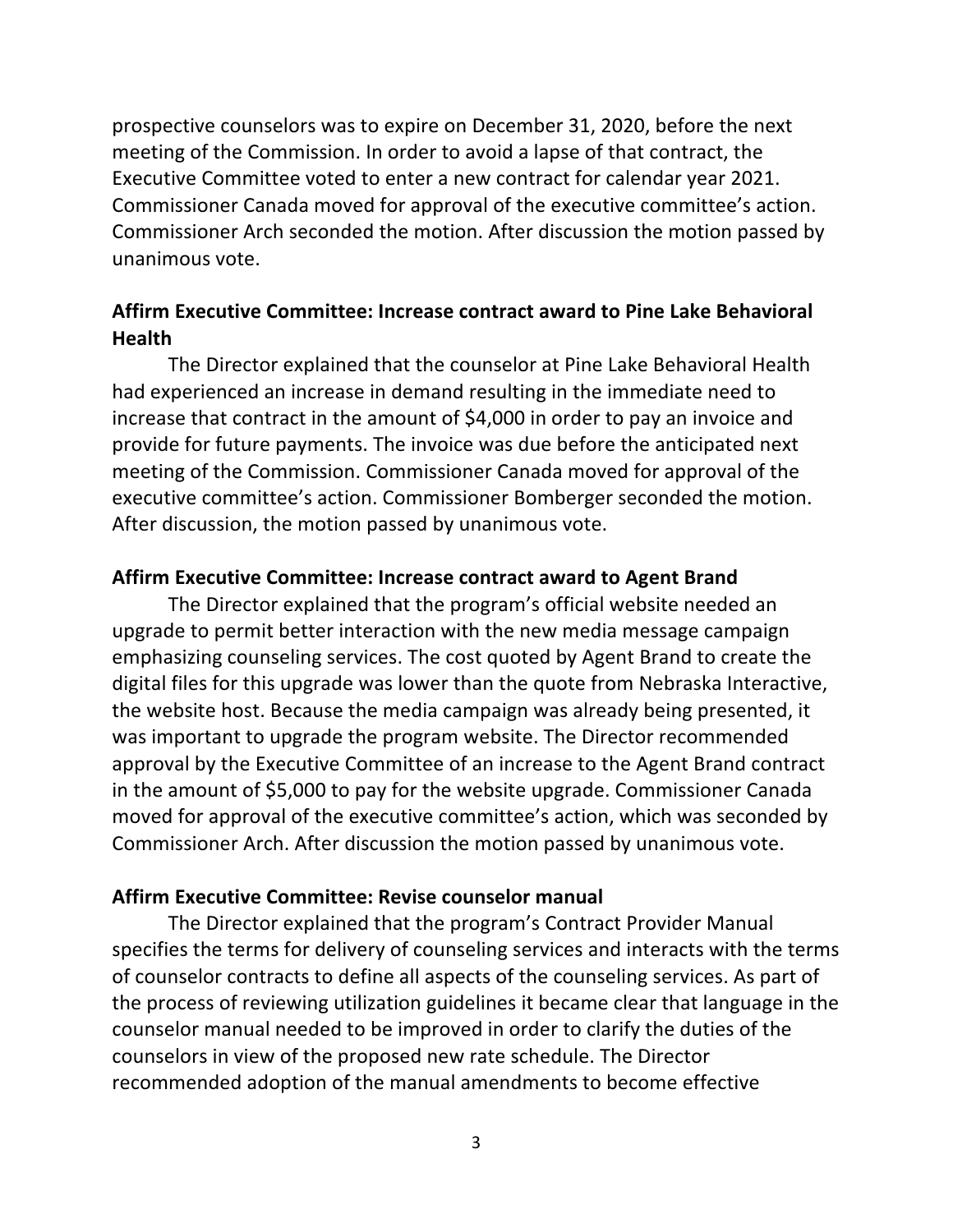immediately in order to coincide with the new rate schedules. The Executive Committee approved the revisions on December 22, 2020. Minutes of the Executive Committee are included in the materials provided during the meeting. Commissioner Canada moved for approval of the executive committee's action, which was seconded by Commissioner Arch. After discussion the motion passed by unanimous vote.

#### **Affirm Executive Committee: Revise schedule of rates for counseling services**

The Director explained that the program's counselor contracts include schedules of rates paid for various services. Based on the studies of utilization completed in the summer of 2020, and review of invoice materials for several months, the Director devised a new rate schedule designed to lower overall cost to the program for these services without depriving clients of needed assistance. The Director asked the Executive Committee to adopt the new rates to become effective February 1 in order to allow several months remaining in the fiscal year to assess the impact on the program's budget. In order to allow advance notice to the counselors, the new rate schedule was to be announced in late December, 2020. On December 22, 2020, the Executive Committee met by telephone conference call to discuss the rate revisions and voted unanimously to approve. Commissioner Canada moved approval of the Executive Committee action, and Commissioner Arch seconded the motion. After discussion, the motion was adopted by unanimous vote.

#### **Approve certification of L. Janeen Gill**

The Commission received the application by L. Janeen Gill to be certified as a counselor. The application had been approved by the program Certification Advisory Board. Commissioner Canada moved approval of the application, and Commissioner Arch seconded the motion. After discussion, the motion was adopted by unanimous vote.

### **Revise certification standards**

The Director reported that certification standards are due for updating in order to correlate with the training offered to licensed mental health professionals. The Certification Advisory Board is reviewing materials and holding meetings and expects to report on revisions at the May meeting of the Commission.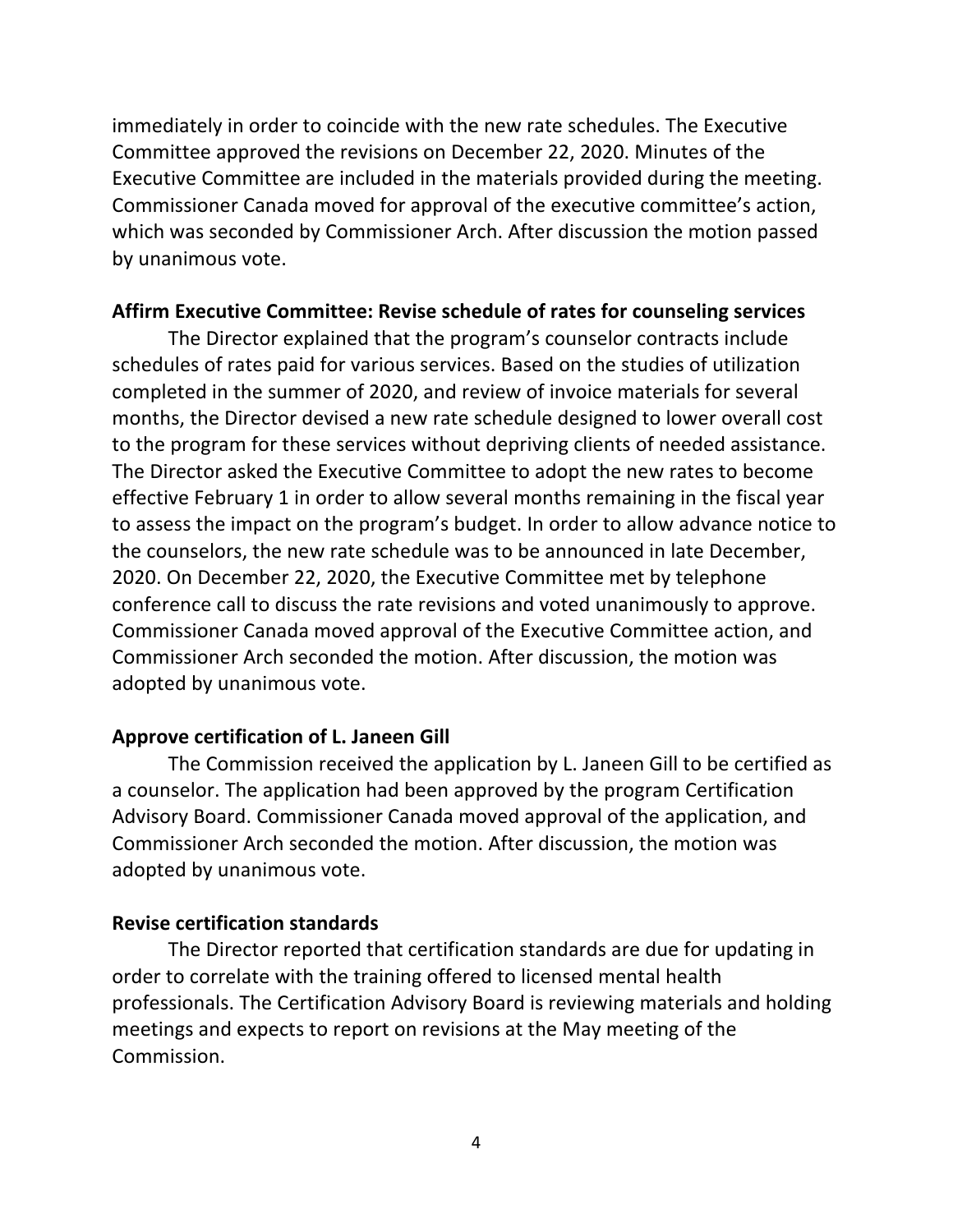## **Next meeting date**

The next meeting of the Commission will be held at Ferguson House on May 21, 2021, beginning at 9:30 a.m.

# **Copies of all printed materials distributed to the Commissioners are retained in the records of the program at the program office.**

**The meeting was adjourned at 1:00 p.m.**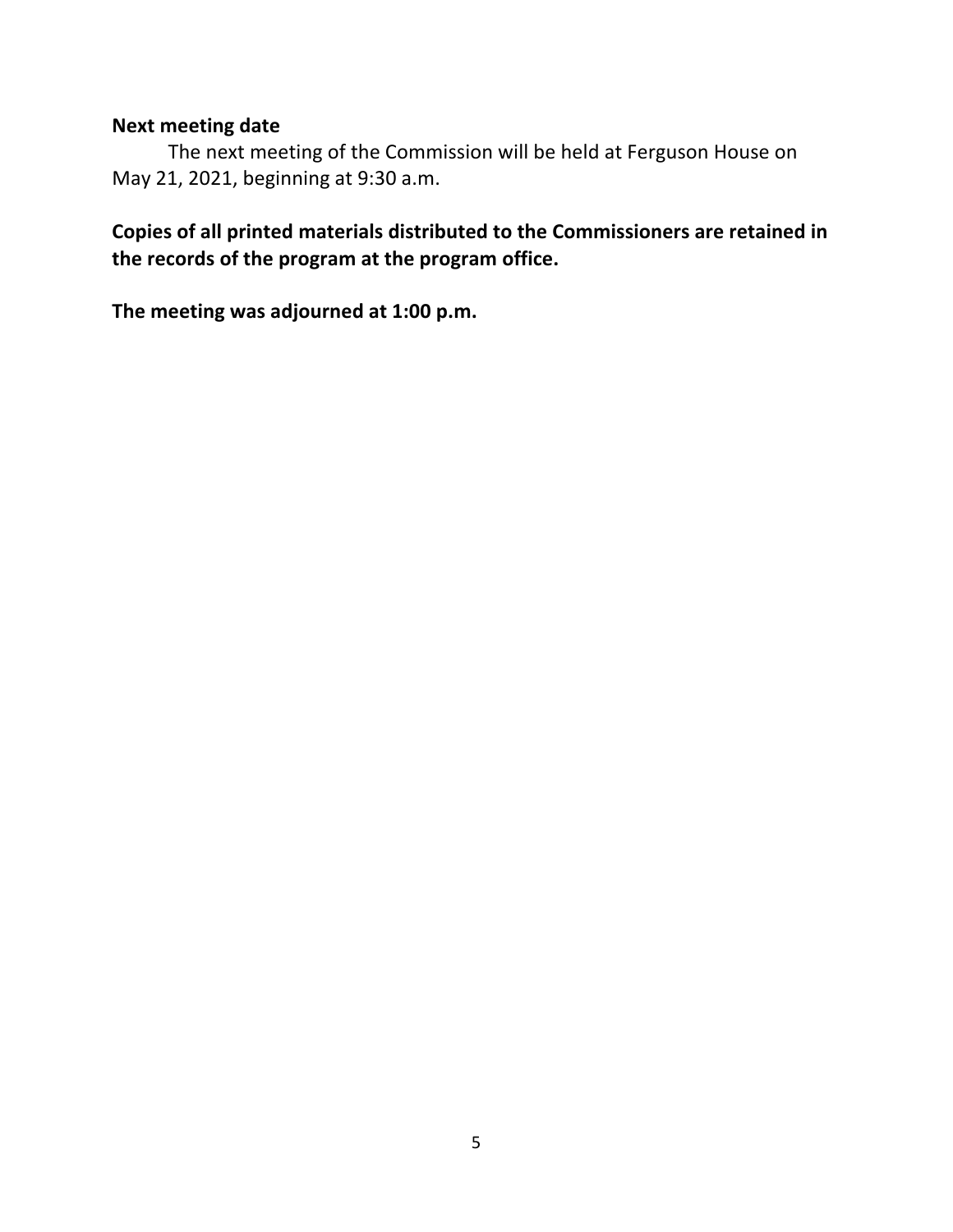## **NEBRASKA COMMISSION ON PROBLEM GAMBLING FEBRUARY 26, 2021 DIRECTOR'S NARRATIVE REPORT**

#### **LEGISLATION**

**Casinos in Nebraska**. The casino promoters are moving as fast as they can to be ready to build and operate casinos in Lincoln, Omaha and South Sioux City. State government is struggling to catch up. There are several bills on file that will add specific administrative features to the laws that the voters approved in November. One bill adds detail to the process of converting the existing racing commission into a racing and gaming commission. The initiative promoters left out many details.

The current commission has a staff of two and no budget that it can use to increase staff, acquire furnishings and equipment, and prepare for licensing and regulating casinos. One of the pending bills will appropriate \$225,000 so they can at least get started.

This is a first-time-ever administrative effort. The director of the racing commission hopes to be ready to accept applications for casino licenses in the first few days of July. But before licenses can be issued, regulations have to be written and inspections and background investigations have to be performed. The casino promoter told a legislative committee that they cannot arrange construction financing until a license is issued. Major construction projects always face many delays.

For these reasons, it is impossible to make reliable predictions about the time it will take for a casino operation to make it to opening day. Any projection of state tax revenue is only conjecture at this point, and provides no basis for the Gamblers Assistance Program to plan operations.

**Touch Screen Skill Games**. The Department of Revenue regulations and testing procedures are in effect. Some of the game distributors have chosen not to offer their games for testing, and are moving out of the state. There are now about 3000 of these devices in operation at over 1000 locations all over the state. The situation is barely under control. The new regulations will make significant changes.

**Biennial Budget for 2021-2023.** Governor Ricketts recommended approval of our budget request, and I have been told that the Appropriations Committee of the Legislature will approve it also. The appropriation for the first year of the biennium will be **1,947,610** and for the second year **1,950,434.**

On the revenue side of the budget, I have asked the Appropriations Committee for transfers to the Gamblers Assistance Fund in the amounts of **250,000** each year from the Health Care Cash Fund, and **400,000** each year from the Charitable Gaming Operations Fund. At this report, I have no response from the Committee on these requests.

#### **ADMINISTRATIVE SERVICES BUDGET AND FINANCIAL REPORTS**

The attached Department of Administrative Services Accounting and Budget Division reports dated **February 24, 2021**, (report date is in small print in the upper right corner) show you the financial condition of the program from three different perspectives:

The **Program Summary** itemizes revenue and spending for the period July 1, 2020-Feb. 24, 2021. Totals so far this year are on the second page of the report: **revenue \$1,278,942, and spending \$1,007,294**. Program revenue is about even with last year, while overall spending is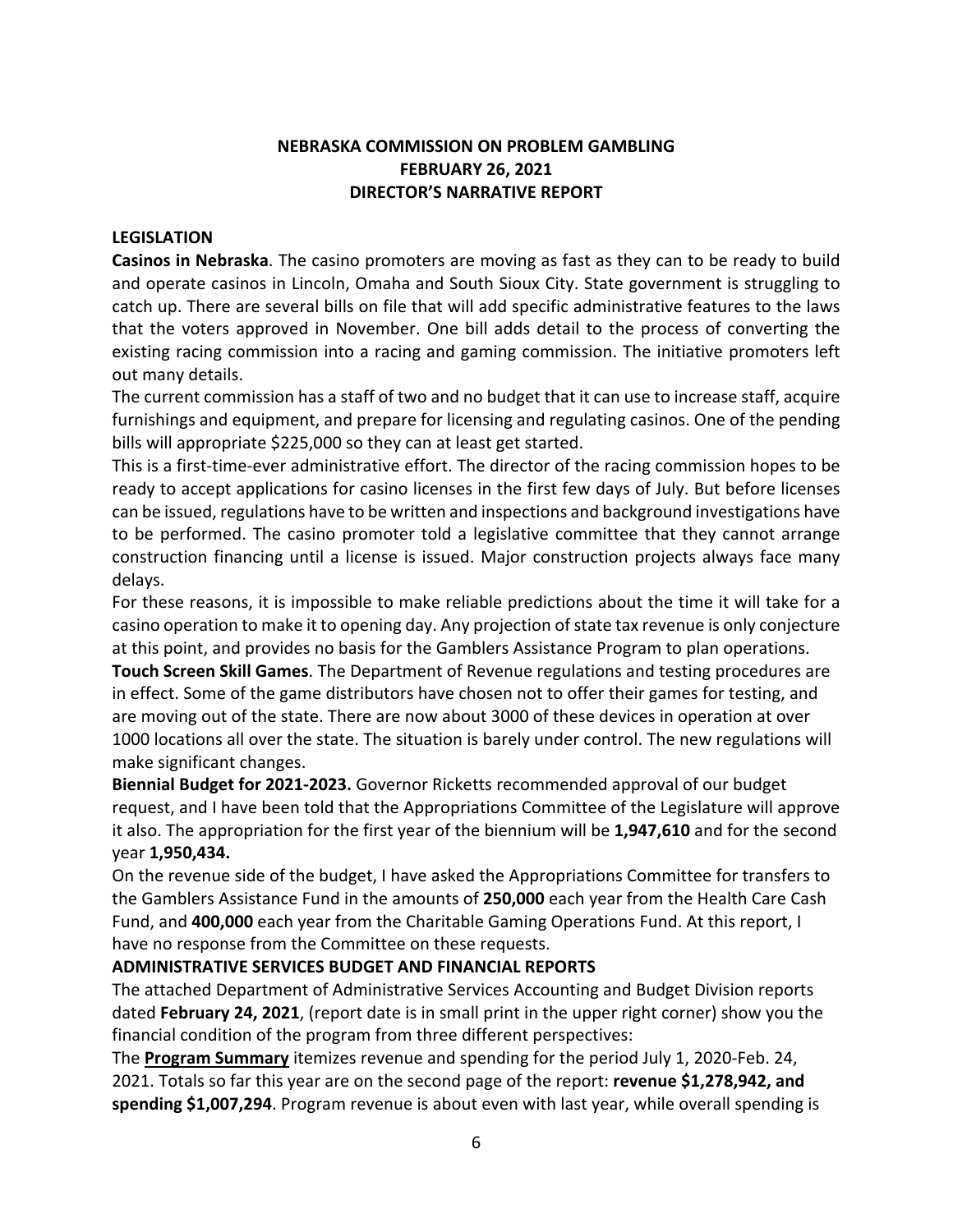down by about 15%. This likely reflects the spending cuts the Commission adopted last summer combined with effects of the pandemic.

The **Fund Summary by Fund** shows you the status of the Gamblers Assistance Fund, which is the main vehicle for the Program's revenue and spending. On the first page, far right column, on the line **Fund Equity Undesignated** shows cash on hand as of July 1, 2020 was **\$575,949.** Cash on hand on February 24 is shown on the top line, page 1, second column from the right under the heading **Account Balance Debit: \$870,749. Note that this cash balance will be reduced by payment of \$23,152 of accrued liabilities, so available net cash is \$847,597.** The **Budget Status** Report shows you that 65% of the fiscal year has elapsed as of this week, and our program has spent just over 47% of our approved budget. We have stayed under budget every year.

## **INTERNAL OPERATIONS SPREAD SHEETS**

The Excel spreadsheets **Gamblers Assistance Contracts Performance** shows you the itemized results by contractor since July for the major categories of service. Near the bottom of the third page is a set of boxes with monthly overall totals. Here is a comparison to prior years:

- So far this year, for the period July through January, there have been 128 new clients admitted into our counseling services. Last year in the same period, there were 106 new client admissions; the year before, 120.
- So far this year, for the period July through January, an average of 227 clients have attended counseling each month. Last year the average was 232, and the year before it was 228.
- So far this year, again for the period July through January, counselors have been paid \$578,906 for counseling services. Last year the amount was \$671,836. The year before, it was \$670,005.
- We no longer compensate counselors to perform outreach and education, and we terminated the policy of allowing a 5% overhead payment. These changes have reduced program spending by about \$4,700 per month. The reduced spending on counseling services has lowered overall program spending by about \$95,000.

A second spreadsheet – **Itemized Cost of Counseling Service** - shows quantities and cost of the different items of counseling services at current rates of pay. So far this year our counselors have been paid for 4,682.25 hours of individual counseling; a year ago, the total was 4,977.7 hours. The other categories are also lower this year compared to last, particularly group counseling.

## **OTHER TOPICS ON THE PROPOSED AGENDA FOR TODAY'S CANCELLED MEETING**

**Item 5** is approval of increases in the counseling contract awards that were issued last summer. The first round of awards totaled \$664,000, which is about 60% of your approved budget for this item. The requested increases should be more than enough to allow counselors to finish the year.

**Items 7 through 12** are requests to affirm decisions by the Executive Committee on matters that needed to be resolved by the end of the calendar year. The remaining agenda items will be discussed in open meeting. Dated February 24, 2021.